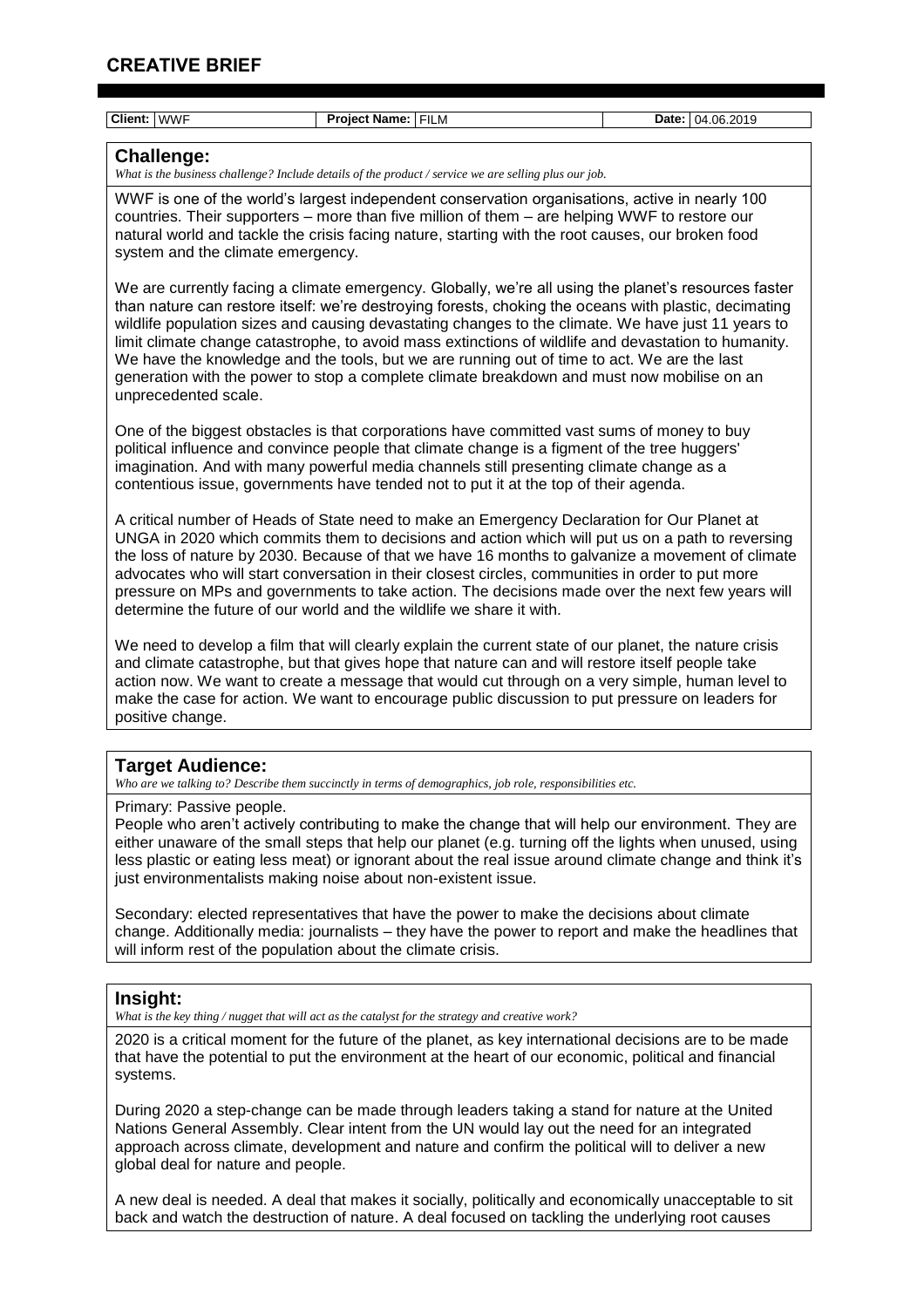driving the nature crisis. A deal that not only stops the catastrophic loss of nature but embarks on a collective and global programme of recovery…… we need a new global deal for nature and people.

Global warming threatens our existence. The evidence is there. This is a time of crisis–and it's a crisis of our own making. We created this situation, and we can set things straight. We know that the solutions lie in nature, nature can restore itself and fight the climate breakdown but not if we continue to destroy it. Together we are the solution. But we don't have time to wait.

Because it's not just wildlife that will cease to exist – it's the human race that's in danger because if our home, our planet isn't functioning then we don't really have a second home that will welcome us.

#### **Strategy:**

*What is our plan of attack?* 

- Make it socially, politically and economically unacceptable to sit back and allow the destruction of nature. We'll hold individuals, governments and businesses (and even whole countries) to account.
- Drive awareness and action that will secure a new global deal for nature and people that will reverse the catastrophic loss of nature – ensuring world leaders step up to make positive commitments on climate and the environment during a series of global meetings in 2020 that will define the future of our world.

### **Key Message:**

*What is the single most important thing we want to say? This is our promise to the customer.*

## **You are the last generation that can change the course of history for the humankind and all the species that inhibit our planet. Give your voice at www.voicefortheplanet.org**

# **SUPPORT TO THE BRIEF**

## **Supporting Points and Messaging:**

*What do we have to back up the promise? These are our 'reasons to believe'.*

- According to some scientists, this is the greatest threat that humanity faces. Climate change is an issue that affects the whole of humanity and the future of humans depends on it. The global warming process has reached its highest level in the last 30 years.
- Wildlife population sizes have plummeted by 60% in less than 50 years.
- One in six species is at risk of extinction if we fail to act on climate change.
- There could be more plastic in the sea than fish by 2050 .
- We lose an area of forest the size of a football pitch every two seconds .
- Food is a major driver of wildlife extinction. The food we eat in the UK for example alone is linked to the extinction of an estimated 33 species at home and abroad.
- Climate change also increases the appearance of more violent weather phenomena, drought, fires, flooding from rivers and lakes, the creation of climate refugees and destruction of the food chain and economic resources, especially in developing countries.

## **Personality:**

*What would the brand be like as a person? Our characteristics, attitudes and tone of voice.*

Sage – WWF believes the path to happiness/wellbeing is paved with knowledge and that by seeking out the truth and sharing it with others, we can make the world a better place.

The Sage Brands in Action: Typically touted as "experts," these brands act as sources of guidance to help consumers feel more informed to make better decisions. Well-known brands such as Oprah Winfrey,